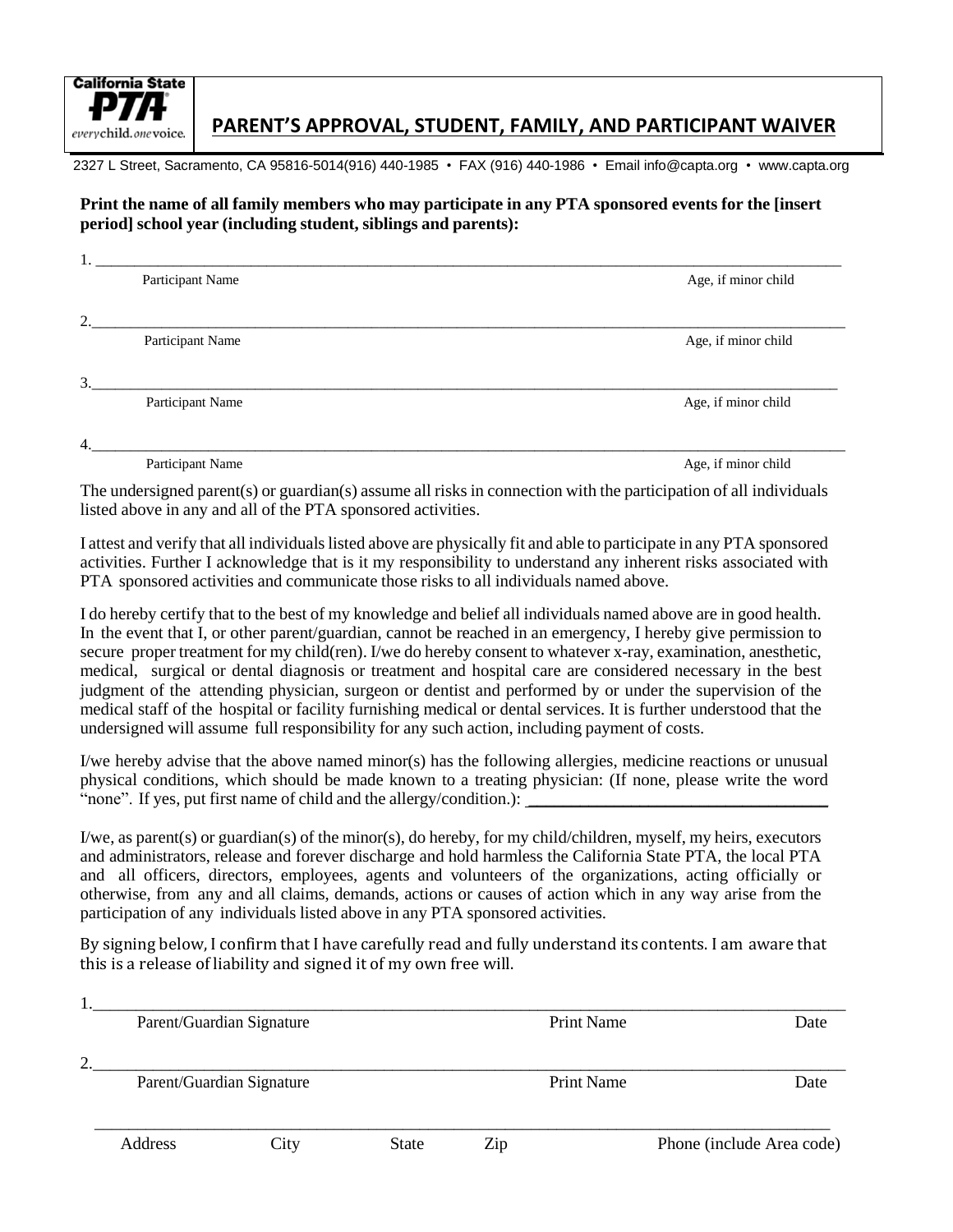

# **PARENT'S APPROVAL, STUDENT, FAMILY, AND PARTICIPANT WAIVER (Spanish Version)**

[www.capta.org](http://www.capta.org/)

2327 L Street, Sacramento, CA 95816-5014 (916) 440-1985 • FAX (916) 440-1986 • Email [info@capta.org](mailto:info@capta.org) •

#### APROBACIÓN, ESTUDIANTE, FAMILIA DE LOS PADRES, Y RENUNCIA DEL PARTICIPANTE

(*nombre del menor*) tiene mi (nuestro) permiso para tomar parte en todas las actividades patrocinadas por la PTA (Asociación de Padres y Maestros) durante el año escolar 201\_ a 201\_.

El abajo firmado, padre o guardián asume todo riesgo con respecto a la participación del estudiante en cualquier y toda actividad patrocinada por la PTA. Yo (nosotros) por la presente libero y descargo a la PTA de California, a todos los oficiales de PTA, a los empleados y a los agentes de toda obligación, a los reclamos o a las demandas de cualquier daño, pérdida o herida al estudiante, a la propiedad del estudiante, o a la propiedad del padre con respecto a la participación en estas actividades, a menos que causado por la negligencia de la PTA.

Yo (nosotros) por la presente certifico que a lo mejor de mi (nuestro) conocimiento y creencia tal menor se encuentra en buen estado de salud. En caso de enfermedad o accidente, se les da permiso para administrar tratamiento médico de emergencia. Es entendido aún más y es concordado que el abajo firmado asumirá responsabilidad repleta por cualquiera tal acción, inclusive el pago de costes.

Yo (nosotros) por la presente aconsejo que el menor arriba nombrado sufre de las alergias siguientes, es sensible a los medicamentos siguientes y/o tiene la condición limitante siguiente que podría afectar su participación, de todos los cuales debe informarse al médico que trate la emergencia:

Si no tiene ninguno, por favor escriba "ninguno"

| 1. | Firma          | Fecha    |        |               |
|----|----------------|----------|--------|---------------|
|    |                |          |        |               |
|    |                |          |        |               |
|    | Nombre impreso | Teléfono |        |               |
|    |                |          |        |               |
|    | Dirección      | Ciudad   | Estado | Código Postal |
|    |                |          |        |               |
| 2. |                |          |        |               |
|    | Firma          | Fecha    |        |               |
|    |                |          |        |               |
|    | Nombre impreso | Teléfono |        |               |
|    |                |          |        |               |
|    | Dirección      | Ciudad   | Estado | Código Postal |
|    |                |          |        |               |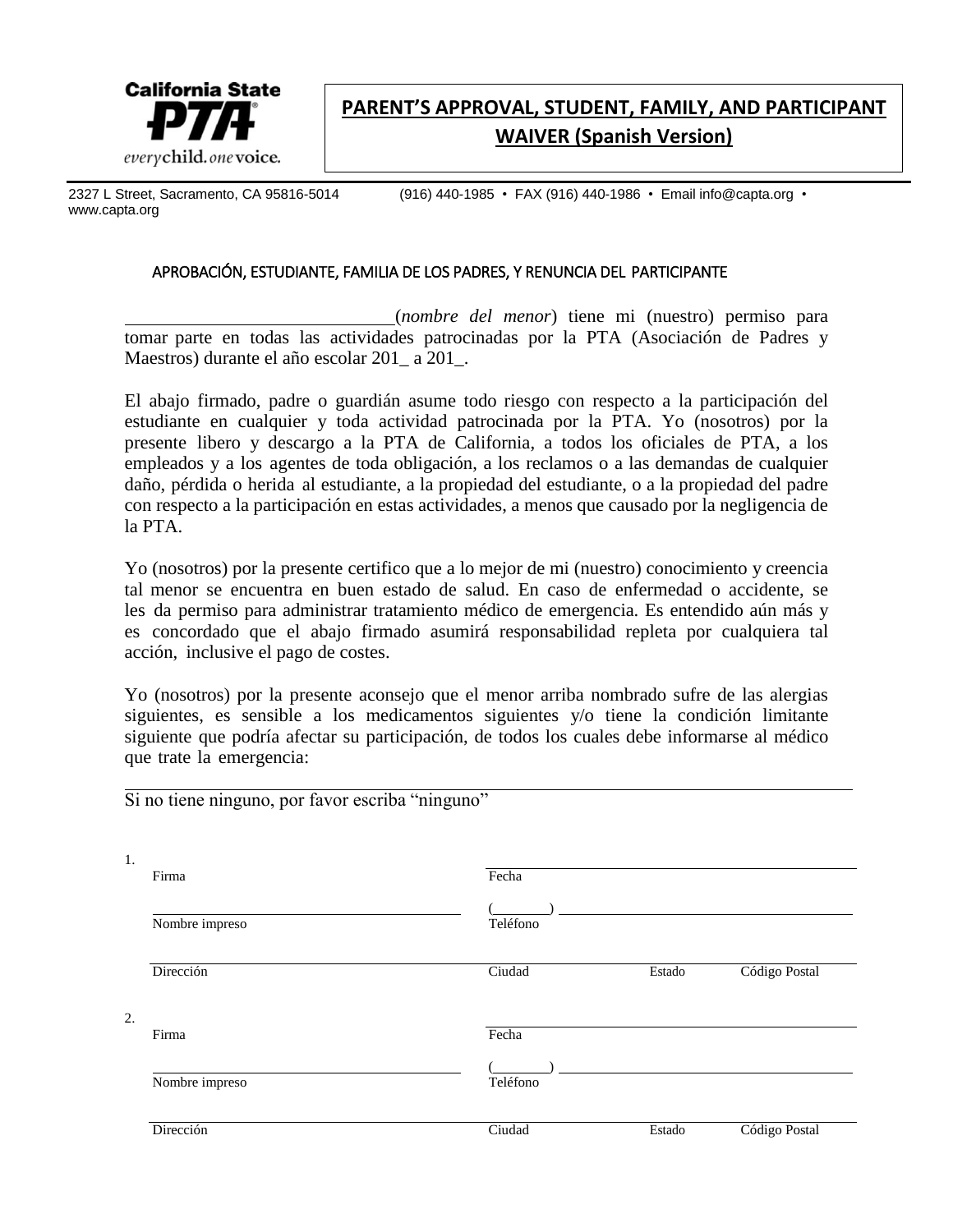

2327 L Street, Sacramento, CA 95816-5014 (916) 440-1985 • FAX (916) 440-1986 • Email info@capta.org

[www.capta.org](http://www.capta.org/)

### **ADULT PARTICIPANT / VOLUNTEER WAIVER, RELEASE, AND INDEMNITY AGREEMENT**

Between

(hereinafter "the PTA Unit") (hereinafter "the participant/volunteer")

and \_\_\_\_\_\_\_\_\_\_\_\_\_\_\_\_\_\_\_\_\_\_\_\_\_\_\_\_\_\_\_\_\_\_\_\_\_\_\_\_

**PARTICIPANT WAIVER:** I voluntarily agree to participate in PTA Unit sponsored events and activities held during the school year. I recognize that the PTA Unit has not undertaken any duty or responsibility for my safety and I agree to assume the full responsibility for all risk of bodily injury, death, disability, and property damage as a result of participating in the PTA Unit sponsored events and activities. I recognize that these risks will vary based on the event and activity, and understand it is my responsibility to be aware of the risks before participating. I attest and verify that I am mentally and physically fit and able to participate in PTA Unit sponsored events and activities. By my signature below, I hereby state that I understand there are risks involved in participating in PTA Unit sponsored events and activities and willingly and voluntarily accept these risks. By my signature, I hereby surrender any right to seek reimbursement from the California State PTA, including all unit, council, and district PTAs, and all of their officers, directors, members and volunteers for injury sustained and liability incurred during my participation in PTA Unit sponsored events and activities.

#### **VOLUNTEER WAIVER**

This section sets forth the responsibilities and understandings of the volunteer and of the PTA Unit regarding volunteer's participation in volunteer programs partially or wholly coordinated by the PTA Unit during the school year.

The volunteer and the PTA Unit agree as follows:

- 1. The volunteer performs the service of the volunteer's own free will, without promise, expectation, or receipt of remuneration. The volunteer is not an employee or agent of the PTA Unit for any purpose and the volunteer's services are not controlled nor mandated by the PTA Unit.
- 2. The volunteer understands and agrees that it is possible that the volunteer may be injured or otherwise harmed during volunteer service due to accidents, acts of nature, the volunteer's negligent or intentional acts, or the negligent or intentional acts of others; that while the PTA Unit has taken some steps to reduce the chances of injuries or harm to the volunteer, that the PTA Unit has no control over most risks, and, thus, cannot and does not guarantee nor take any responsibility for the safety of the volunteer or the volunteer's property while the volunteer is engaged in volunteer service; and that the volunteer must take full responsibility for himself or herself and assume the risk of harm or damage while serving by taking all necessary and reasonable precautions and acting in a manner that will help protect himself or herself and his or her property.
- 3. The volunteer agrees to waive and release the California State PTA, including all unit, council, and district PTAs, and all of their officers, directors, members, and volunteers from any and all potential claims for injury, illness, damage, or death which the volunteer may have against the PTA Unit that might arise out of the volunteer's service and to hold the PTA Unit harmless there from.
- 4. The volunteer agrees and understands that injuries or losses to others, such as co-workers or the person(s) being helped, may occur as a result of the volunteer's negligent or intentional acts during volunteer service, and that to avoid such harm, the volunteer must exercise care and act responsibly in serving others.
- 5. If any injury or loss to another does occur due to the volunteer's intentional actions or due to volunteer's negligent actions arising outside of the scope of the volunteer's activities, the volunteer must accept the liability for and repair, or make reparations for, the harm done.
- 6. In projects where the volunteer will be transporting others in a non-PTA Unit owned vehicle, the volunteer will be required to provide proof of automobile insurance in order to participate.
- 7. Since volunteers are not the PTA Unit employees, the PTA Unit does not provide workers' compensation coverage for injuries or illnesses to the volunteer arising out of volunteer activities.

I understand that the materials and tools provided by the PTA Unit are and remain the property of the PTA Unit, and I agree to return these tools and any remaining materials to the PTA Unit at the end of my volunteer service.

By signing below, I confirm that I have carefully read this document and fully understand its contents. I am aware that this is a release of liability and signed it of my own free will.

Signature Date **Date of the Contract of Contract Contract of Contract Contract Contract Only and Date Only and D** 

Printed Name